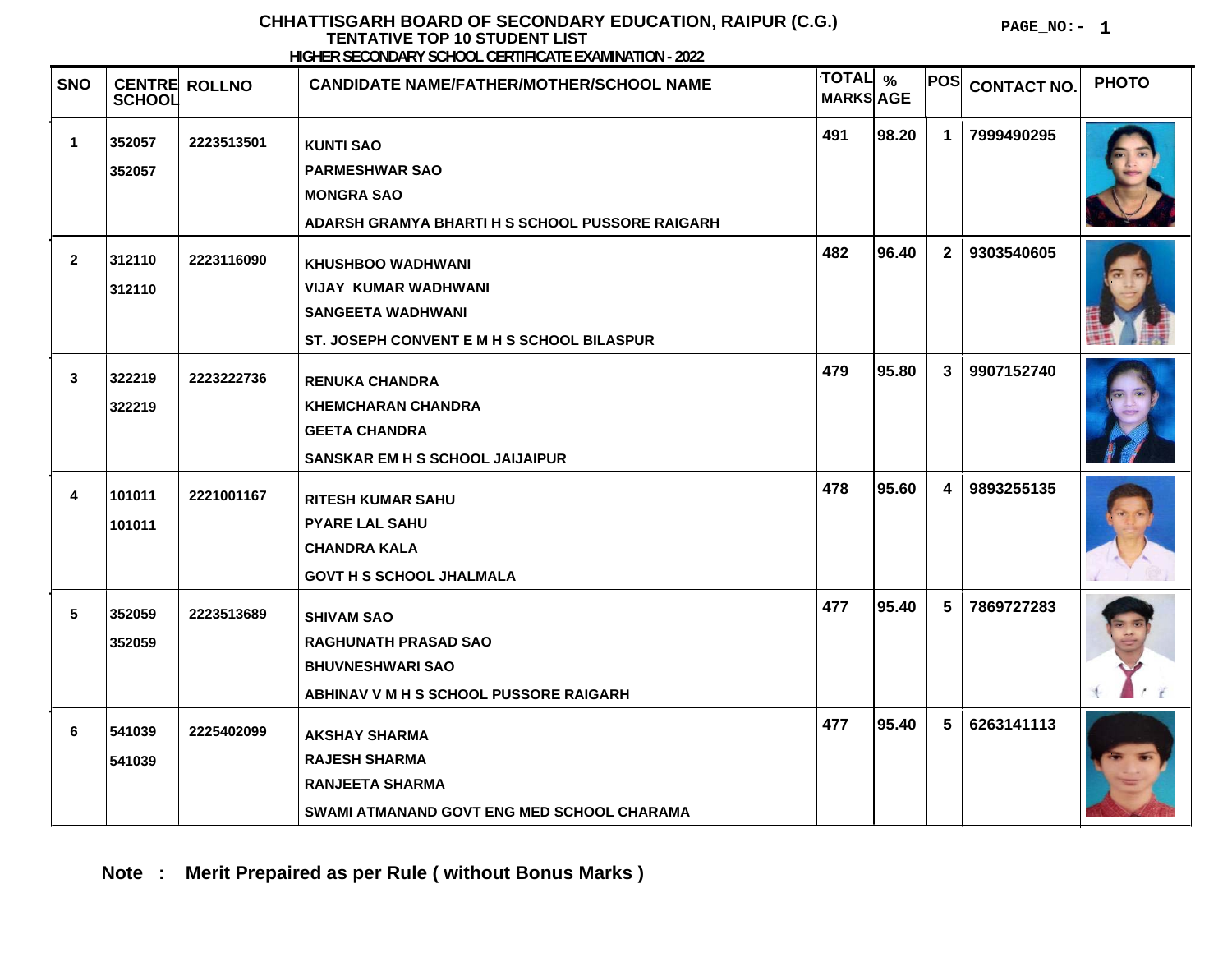**PAGE\_NO:- 2**

| <b>SNO</b>     | <b>SCHOOL</b>    | <b>CENTRE ROLLNO</b> | <b>CANDIDATE NAME/FATHER/MOTHER/SCHOOL NAME</b>                                                                                        | <b>TOTAL</b><br><b>MARKS AGE</b> | $\frac{0}{0}$ | <b>POS</b>     | <b>CONTACT NO.</b> | <b>PHOTO</b> |
|----------------|------------------|----------------------|----------------------------------------------------------------------------------------------------------------------------------------|----------------------------------|---------------|----------------|--------------------|--------------|
| $\overline{7}$ | 132005<br>132005 | 2221308438           | <b>SHRIYA PANDEY</b><br><b>ASHOK PANDEY</b><br><b>GAYATRI PANDEY</b><br>MODEL ENGLISH H S SCHOOL DHAMTARI                              | 475                              | 95.00         | 6 <sup>1</sup> | 9893140913         |              |
| 8              | 321283<br>321283 | 2223214867           | <b>JYOTI</b><br><b>JEEWANLAL</b><br><b>GANESHI BAI</b><br><b>GOVT H S SCHOOL BIRGAHANI CHA</b>                                         | 475                              | 95.00         | 6              | 6266329996         |              |
| 9              | 352057<br>352057 | 2223513562           | <b>EKANT PRADHAN</b><br><b>NARESH PRADHAN</b><br><b>ARUNA PRADHAN</b><br>ADARSH GRAMYA BHARTI H S SCHOOL PUSSORE RAIGARH               | 475                              | 95.00         | 6              | 8839581447         |              |
| 10             | 172068<br>172068 | 2221711668           | <b>JINENDRA BARIHA</b><br><b>SANJAY KUMAR BARIHA</b><br><b>GITANJALI BARIHA</b><br>THE NEW HOLY FAITH H S SCHOOL PITIYAJHAR MAHASAMUND | 474                              | 94.80         | 7 <sup>1</sup> | 9719817400         |              |
| 11             | 572001<br>572001 | 2225701579           | <b>LISHA LOHIYA</b><br><b>RAJ KUMAR LOHIYA</b><br><b>LAXMI LOHIYA</b><br>I M S T ENG MED H S SCHOOL SUKMA                              | 474                              | 94.80         | 7 <sup>1</sup> | 9407718201         |              |
| 12             | 352057<br>352057 | 2223513465           | <b>NEETI PANDEY</b><br><b>BRAHMADEEN PANDEY</b><br><b>JYOTI PANDEY</b><br><b>ADARSH GRAMYA BHARTI H S SCHOOL PUSSORE RAIGARH</b>       | 473                              | 94.60         | 8              | 9770640546         |              |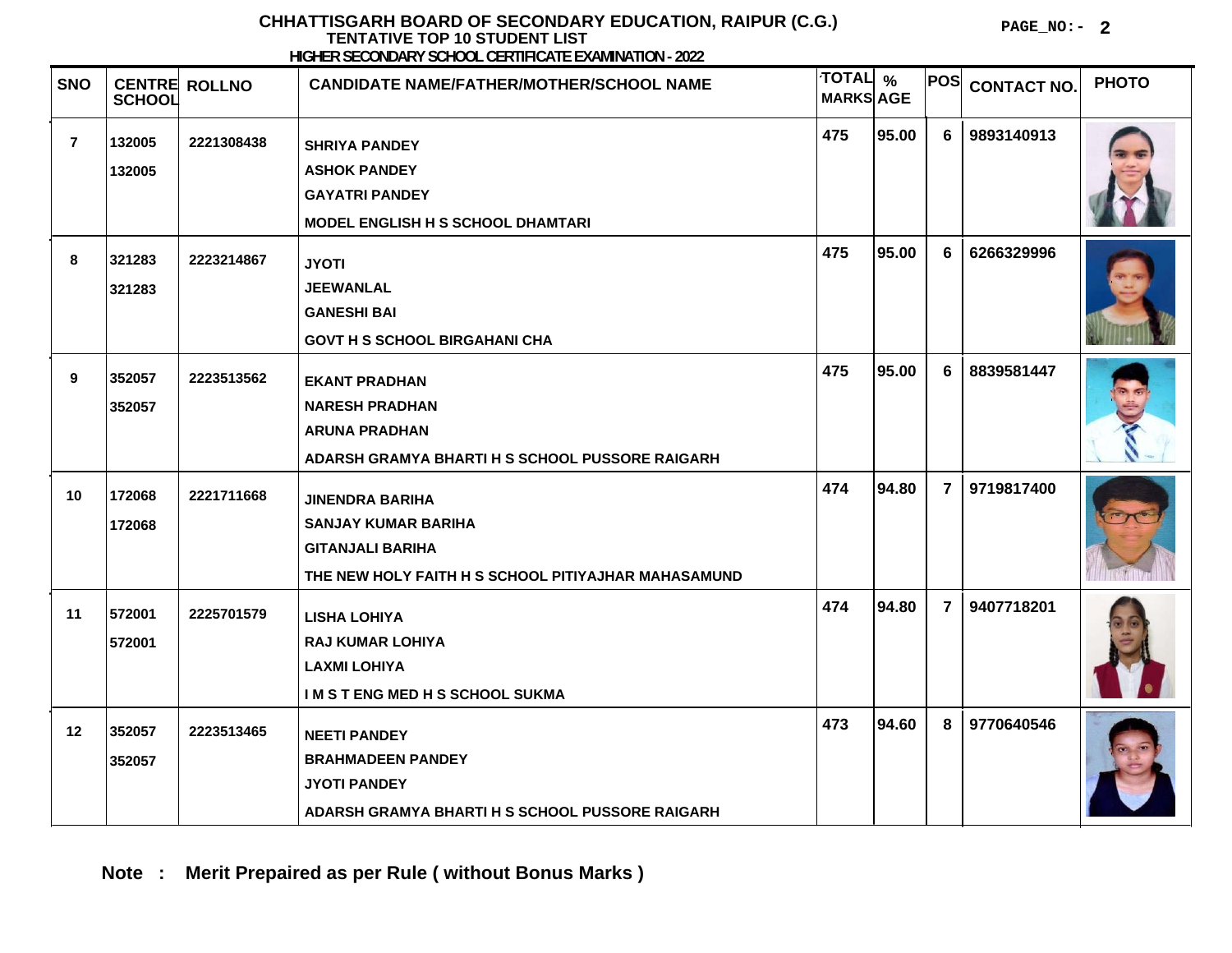**PAGE\_NO:- 3**

| <b>SNO</b> | <b>SCHOOL</b>    | <b>CENTRE ROLLNO</b> | <b>CANDIDATE NAME/FATHER/MOTHER/SCHOOL NAME</b>                                                                                           | TOTAL %<br><b>MARKS AGE</b> |       | <b>POS</b>      | <b>CONTACT NO.</b> | <b>PHOTO</b> |
|------------|------------------|----------------------|-------------------------------------------------------------------------------------------------------------------------------------------|-----------------------------|-------|-----------------|--------------------|--------------|
| 13         | 312018<br>312018 | 2223113910           | <b>DISHA DUBEY</b><br><b>MADHAV PRASAD DUBEY</b><br><b>ANJANA DUBEY</b><br>BILASPUR PUBLIC H S SCHOOL SARKANDA BILASPUR                   | 472                         | 94.40 | 9               | 6264054969         |              |
| 14         | 322190<br>322190 | 2223221989           | <b>CHIRAG AGRAWAL</b><br><b>PRAKASH AGRAWAL</b><br><b>SANGEETA AGRAWAL</b><br>ANUNAY CONVENT H S SCHOOL NAWDHA CHOK SHAKTI JANJGIR CHAMPA | 472                         | 94.40 | 9               | 8305960503         |              |
| 15         | 112053<br>112053 | 2221116970           | <b>SANJANA VERMA</b><br><b>ASHOK VERMA</b><br><b>YOGESHWARI</b><br><b>GYANODAY H S SCHOOL HIRMI</b>                                       | 471                         | 94.20 | 10 <sup>1</sup> | 9754423210         |              |
| 16         | 132005<br>132005 | 2221308412           | <b>KHUSHANK KUMAR</b><br><b>OMPRAKASH DEWANGAN</b><br><b>KALYANI DEWANGAN</b><br>MODEL ENGLISH H S SCHOOL DHAMTARI                        | 471                         | 94.20 | 10              | 8319880400         |              |
| 17         | 142158<br>142158 | 2221414907           | <b>AMAN KASHYAP</b><br><b>MAHENDRA KASHYAP</b><br><b>ANITA KASHYAP</b><br><b>ARYAVART H S S PATAN DURG</b>                                | 471                         | 94.20 |                 | 10 9977738564      |              |
| 18         | 182026<br>182026 | 2221816168           | <b>VARSHA DEWANGAN</b><br>JAMWANT DEWANGAN<br><b>ANJU DEWANGAN</b><br>SHISHU NIKETAN ENG MED H S SCHOOL W R S COLONY RAIPUR               | 471                         | 94.20 | 10 <sup>°</sup> | 9303674255         |              |